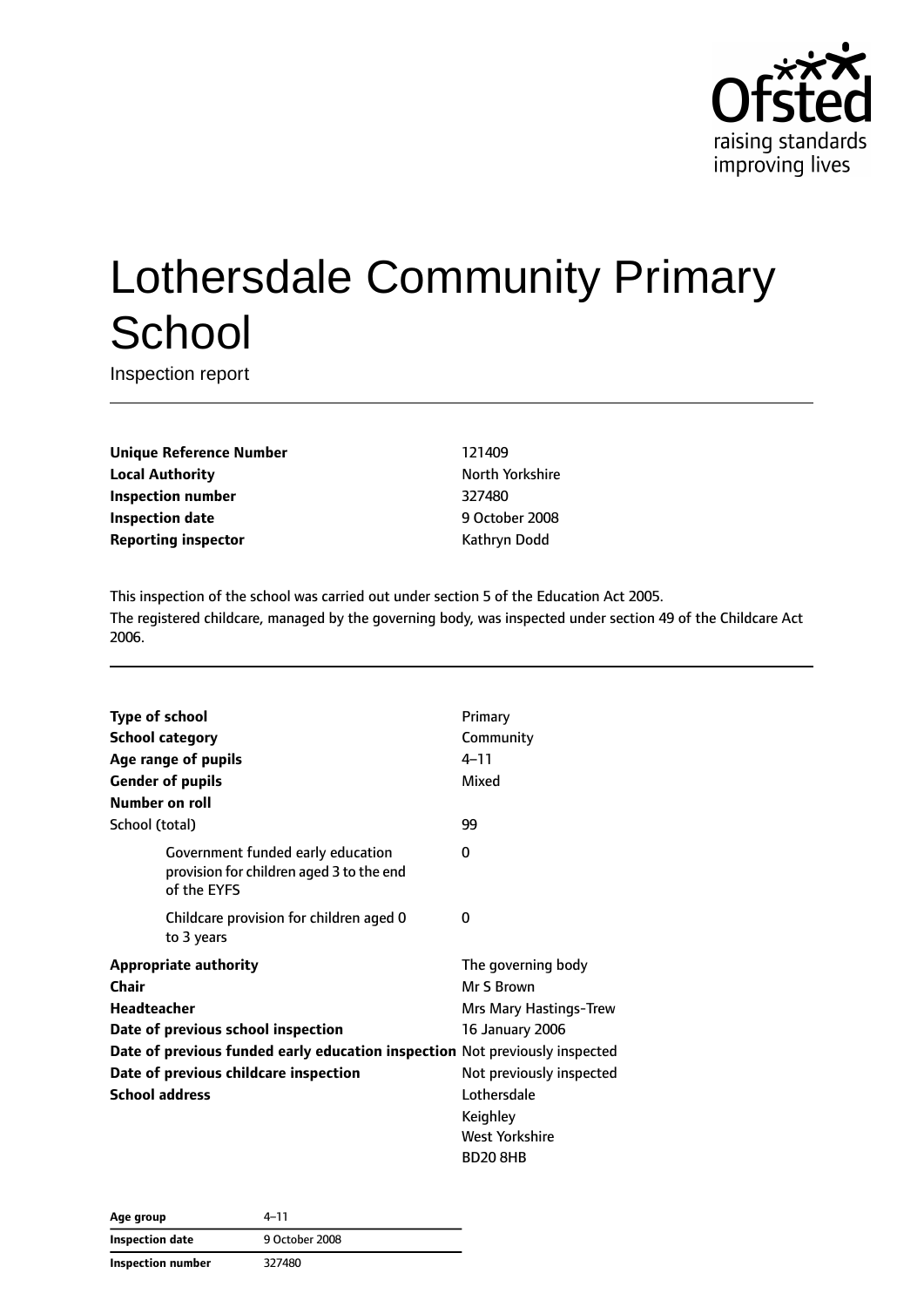**Telephone number** 01535 632510 **Fax number** 01535 632510

| Age group         | 4–11           |
|-------------------|----------------|
| Inspection date   | 9 October 2008 |
| Inspection number | 327480         |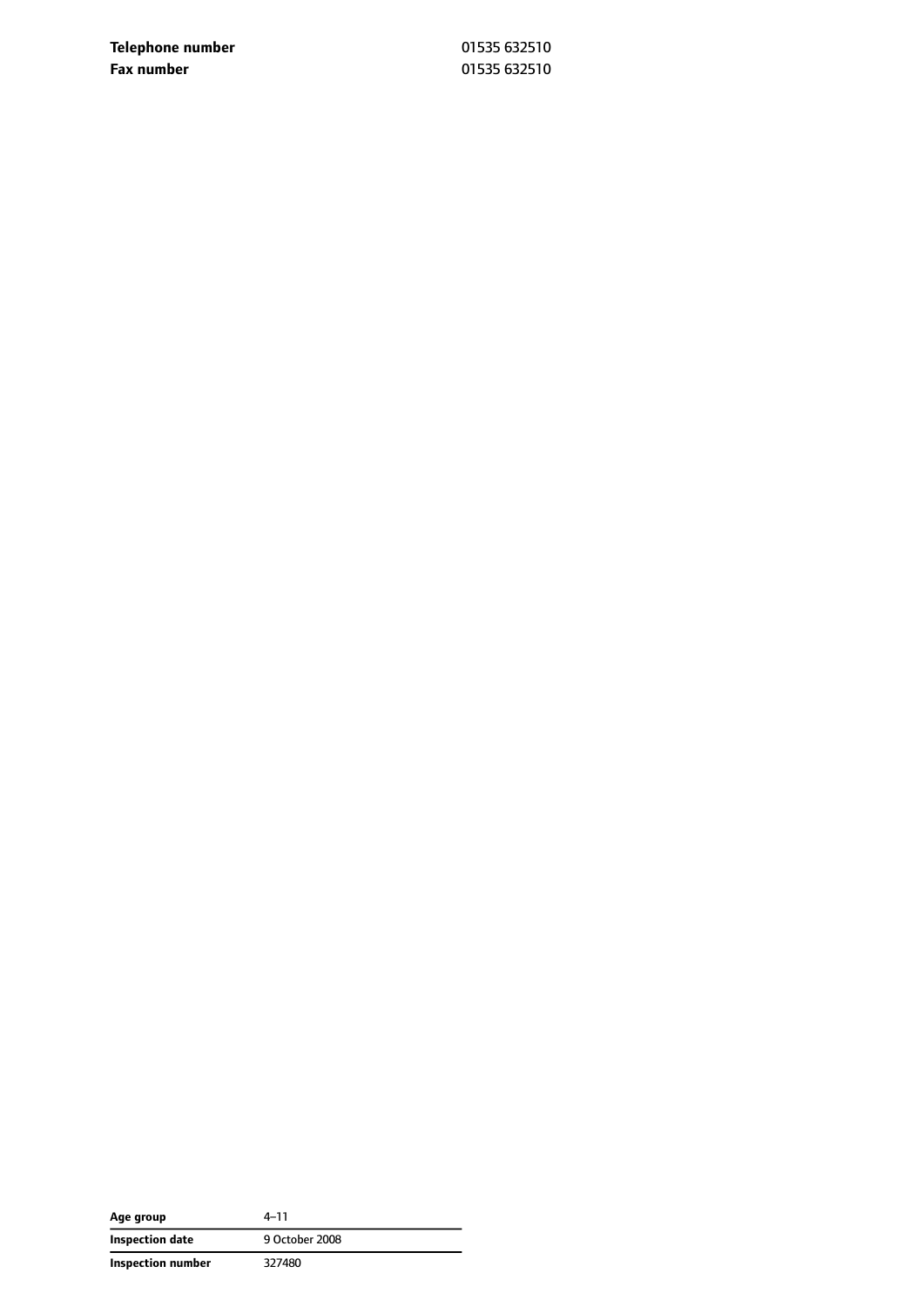.

<sup>©</sup> Crown copyright 2008

Website: www.ofsted.gov.uk

This document may be reproduced in whole or in part for non-commercial educational purposes, provided that the information quoted is reproduced without adaptation and the source and date of publication are stated.

Further copies of this report are obtainable from the school. Under the Education Act 2005, the school must provide a copy of this report free of charge to certain categories of people. A charge not exceeding the full cost of reproduction may be made for any other copies supplied.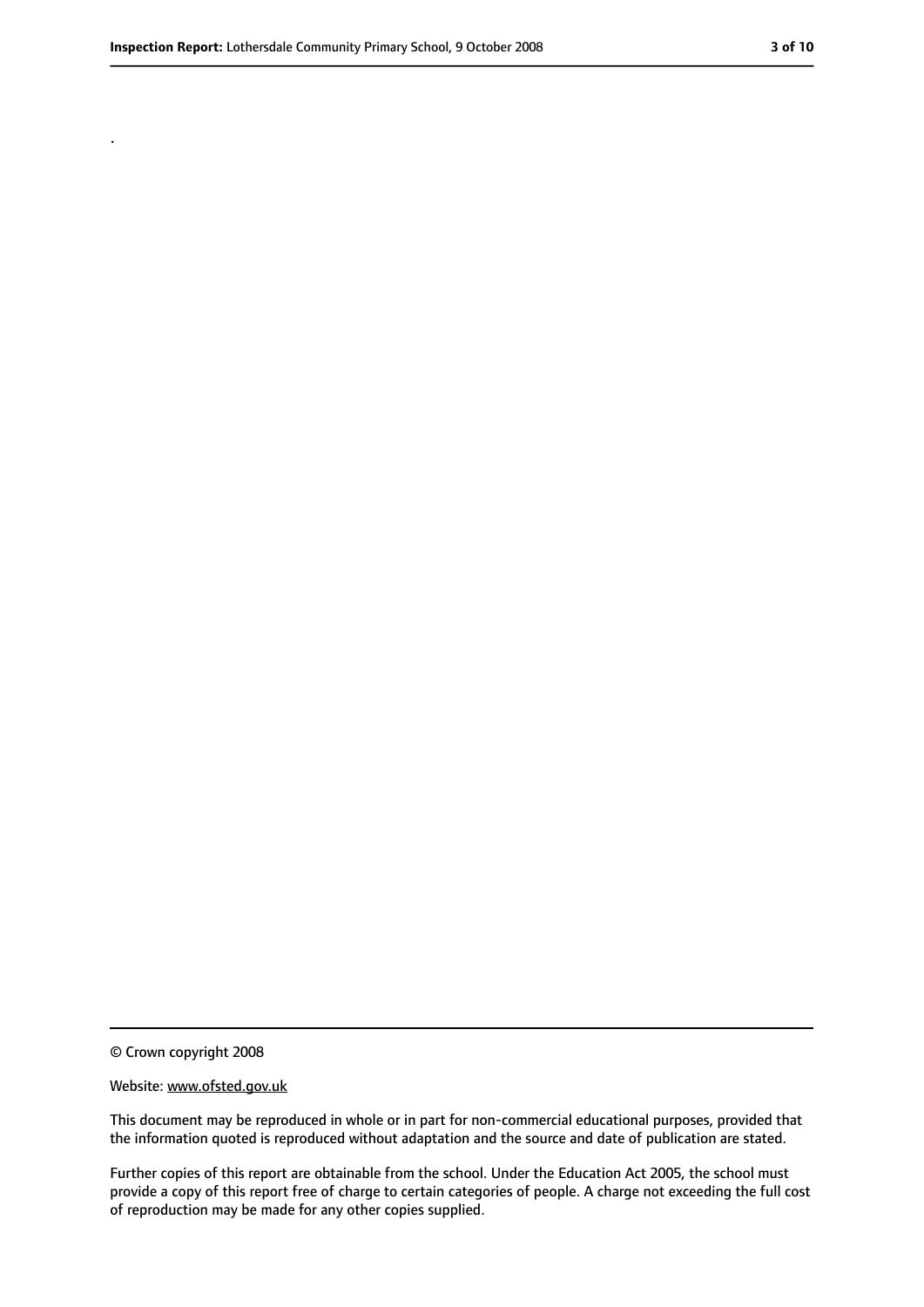## **Introduction**

The inspection was carried out by one Additional Inspector. The inspector evaluated the overall effectiveness of the school and investigated the following issues: the achievement of children in the Early Years Foundation Stage (EYFS); the quality of the teaching and learning; the effectiveness of leadership, management and governance, particularly in relation to sustaining and building on the strong performance reported in the previous inspection. Evidence was gathered from the school's self-evaluation, nationally published assessment data, the school's records of pupils' progress, observations of lessons, break and assembly, the school's plans for further improvement and evidence of their impact on pupils' achievement. Discussions were held with pupils, staff and governors, and questionnaires returned by parents were considered. Other aspects of the school's work were not investigated in detail, but the inspector found no evidence to suggest that the school's own assessments, as given in its self-evaluation, were not justified. These have been included where appropriate in this report.

### **Description of the school**

Almost all of the pupils at this smaller than average sized community school are from White British family backgrounds. The school serves the village of Lothersdale and the surrounding rural area. The proportion of pupils entitled to free school meals is well below the national average. The proportion of pupils with learning difficulties and/or disabilities is below average, and there are no pupils with a statement of special educational need. The school makes provision in its EYFS for Reception-age children. Most pupils are taught in mixed-age classes. The school is accredited with a wide range of awards including: Activemark Gold, Basic Skills Quality Mark, Inclusion Quality Mark, Eco-Schools Bronze, Healthy Schools and Financial Management Standards in Schools.

### **Key for inspection grades**

| Grade 1 | Outstanding  |
|---------|--------------|
| Grade 2 | Good         |
| Grade 3 | Satisfactory |
| Grade 4 | Inadequate   |
|         |              |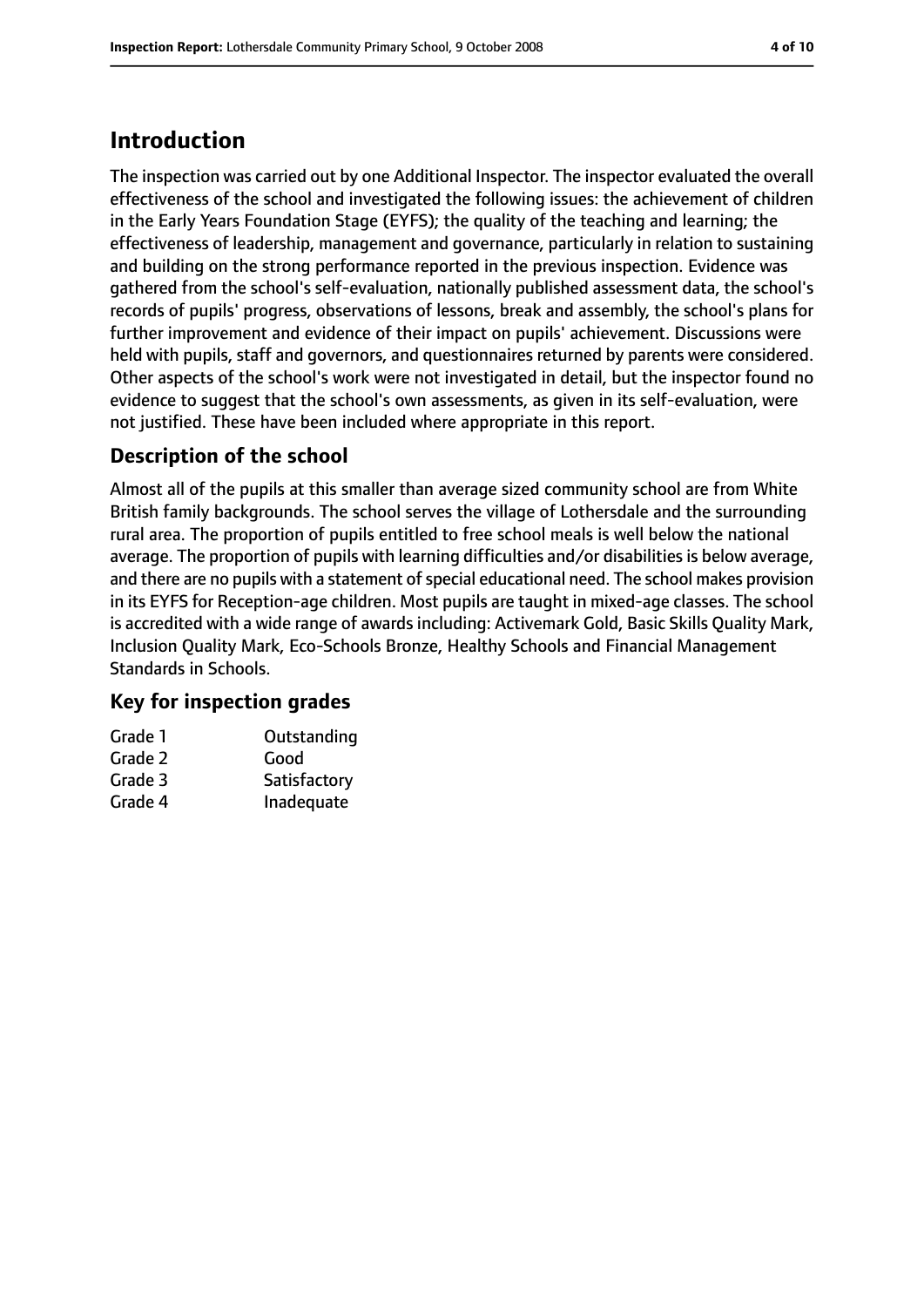# **Overall effectiveness of the school**

#### **Grade: 1**

Lothersdale Primary is an outstanding school, providing excellent value for money.

Pupils thrive in the extremely happy, very warm and caring setting, so that they achieve exceptionally well, both academically and in their personal development.

Excellent partnerships with parents, within the locality and with other schools, help pupils to feel a keen sense of belonging to their vibrant school and to the local community. The school enjoys a very good reputation. Parents are overwhelmingly supportive. They say that they 'could not wish for anything better for their children'. Many say that this reflects the genuine commitment and total dedication of everyone to the achievements and welfare of each and every child.

Outstanding teaching and learning ensure that pupils of all ages, including those in the EYFS and those with learning difficulties and/or disabilities, make first-rate progress. Results of national tests at the end of Year 6 are impressive. Standardsin English, mathematics and science have been exceptionally high for several years. Currently, these very high standards are continuing to rise still further and progress is outstanding. Pupils currently in Year 6 are on track to exceed the very challenging and aspirational targetsthey have been set. This accelerated progress links directly to teachers' consistently high expectations of pupils. Teachers' infectious enthusiasm, meticulous planning of work and clear organisation, along with very purposeful activities, makes learning lively, fun and really stimulating. Skilful questioning keeps pupils on their toes. Teachers' guidance about presenting work in an exemplary way contributes very well to pupils' rapid learning gains and to their excellent attitudes. Pupils say that they have to work hard but are also very keen to do their best. Highly skilled teaching assistants make a consistently strong contribution to pupils' outstanding achievement, particularly to offersupport to those with learning difficulties and/or disabilities.

The curriculum is outstanding. It is tailored exceptionally well to meet pupils' varying learning needs and to reflect the wide range of ages and abilities in each class. The abundant range of national and local awards achieved reflects the impressive breadth and quality of provision. Pupils particularly appreciate the wonderful range of enriching activities, especially the many and various clubs. Opportunities to take part in both sporting and musical activities, in and out of school, are another notable feature. Pupils say that these are some of the reasons why they enjoy school so very much. Making sure that pupils are equipped particularly well with the life skills they need to be successful beyond their primary education has a high priority in the curriculum. This reflects, for example, in the advanced skills that pupils gain in aspects of information and communication technology, such as in digital animation. Opportunities to raise pupils' self-esteem and aspirations, and to celebrate and value their achievements, are never overlooked. Through activities such as fund-raising, pupils develop a keen sense of awareness of why it is important to help those less fortunate around the world.

Care, guidance and support for pupils are outstanding. Pupils' confidence and maturity are seen in the ease with which they discuss their learning sensibly together and communicate with staff and visitors. They are especially respectful towards one another and to adults, and they behave exceptionally well. Pupils feel very safe because of the warmth, care and encouragement that staff radiate. Appropriate safeguarding arrangements are fully in place.

A key factor in the school's success is the inspirational and visionary leadership of the headteacher. Providing a fully inclusive and high quality learning environment, so that pupils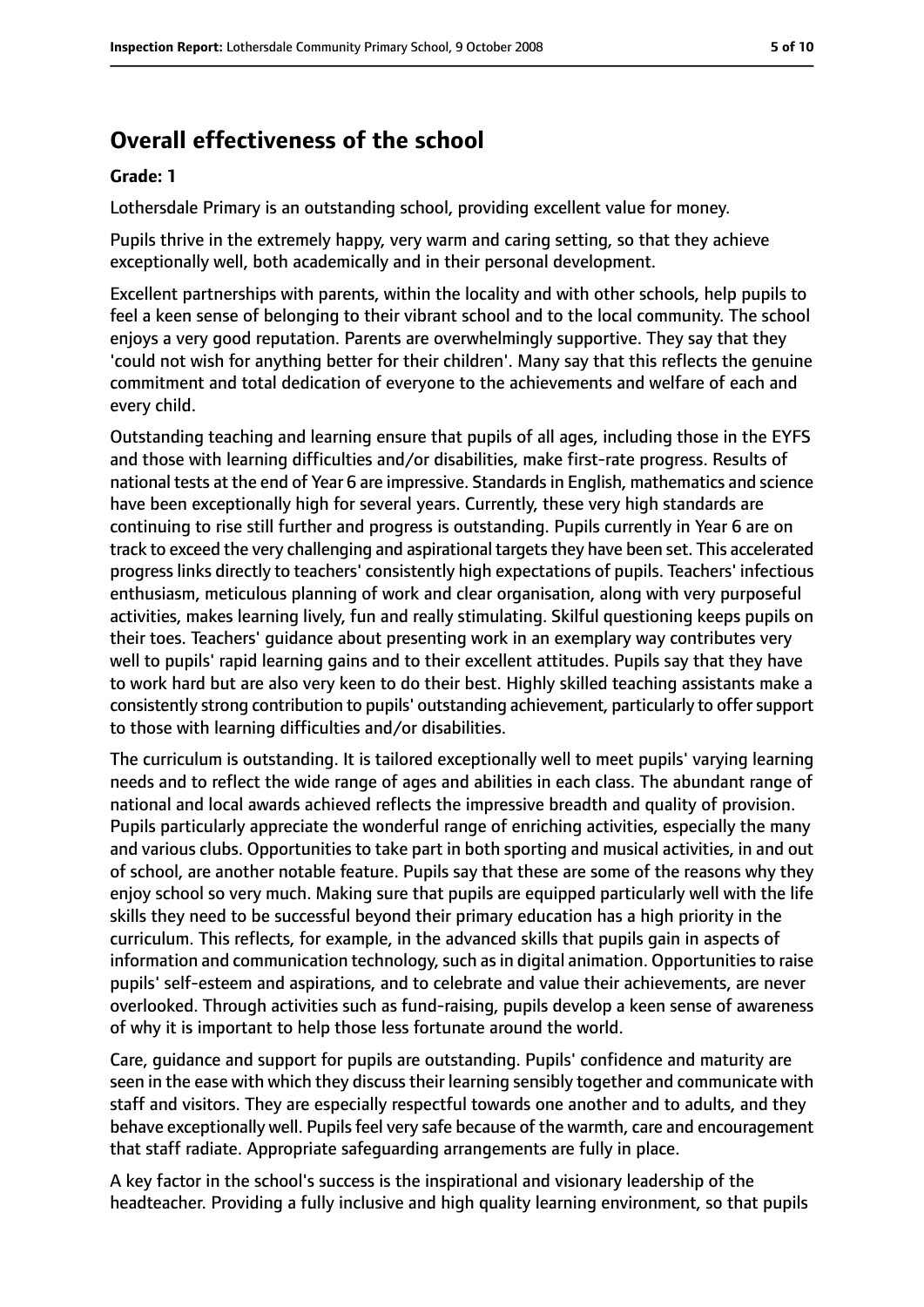reach their full potential, is constantly in firm view. All staff and governors share this `corporate vision' and strive to meet it with equal determination. The professionalism, commitment and dedication of everyone make a significant contribution to the school's success. This is a school that knows itself particularly well and has accurately evaluated its own effectiveness. Nevertheless, there is no complacency. Rigorous analysis of the school's performance by leaders, managers and governors pinpoints improvement priorities very swiftly and precisely. Regular consultations with staff, parents and pupils give a further accurate steer. Actions are consistently well thought through, planned meticulously and their impact and success are monitored and reflected upon, at every step. No stone is left unturned when it comes to seeking further opportunities for helping pupils to achieve even more. Since the previous inspection, the school has gone from strength to strength, building successfully on its track record of consistently reaching very high standards. The capacity to continue to improve further is, therefore, outstanding.

### **Effectiveness of the Early Years Foundation Stage**

#### **Grade: 1**

When children join the Reception class their skills are broadly typical for their age. The extremely warm and caring relationships between adults and children, the outstanding regard for welfare, along with a bright and lively learning environment indoors and outside, fire children's imaginations and ensure that they quickly develop a real thirst for learning. As a result of outstanding teaching and a curriculum that is uniquely tailored to meet young children's varying needs and special interests, children make outstanding progress in their learning. By the time they start Year 1, the vast majority are working beyond the level expected nationally for their age. Teachers and support staff work together very closely to assess children's progress. They record carefully their small steps in achievements and plan the future based on this knowledge. Consequently, learning builds very effectively on what children can already do. Children's personal, social and emotional development is particularly notable. Adults make the most of every opportunity to help children to learn to get along well together, to talk about their learning and develop their independence. Children are already well aware that their contribution is valued highly. They play a full and active part in school life. Consequently, they grow in confidence and behave especially well. Leadership and management of the EYFS is outstanding, building very successfully on the quality of provision since the previous inspection.

#### **What the school should do to improve further**

■ There are no significant areas for improvement beyond those already identified in the school's own plans.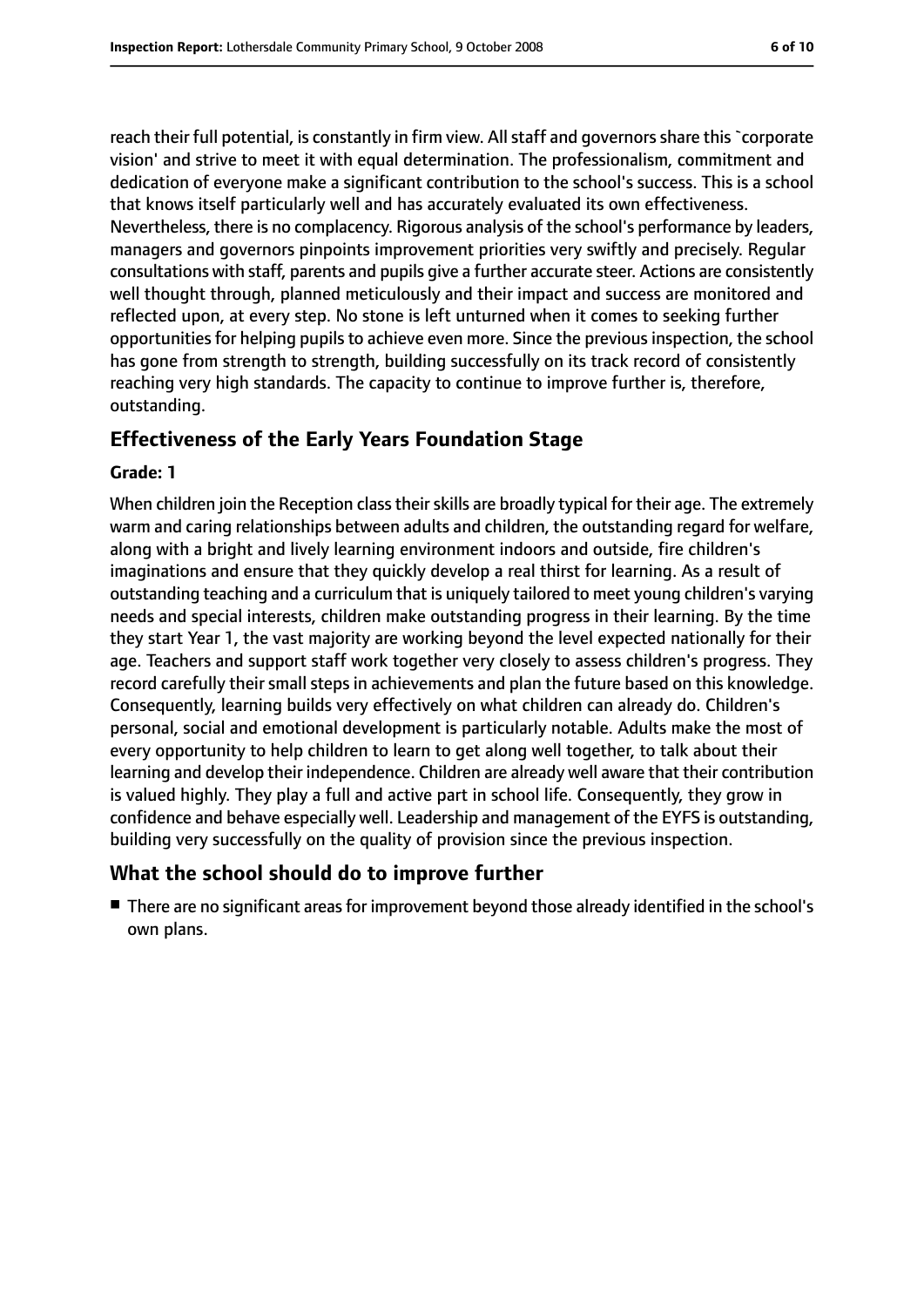**Any complaints about the inspection or the report should be made following the procedures set out in the guidance 'Complaints about school inspection', which is available from Ofsted's website: www.ofsted.gov.uk.**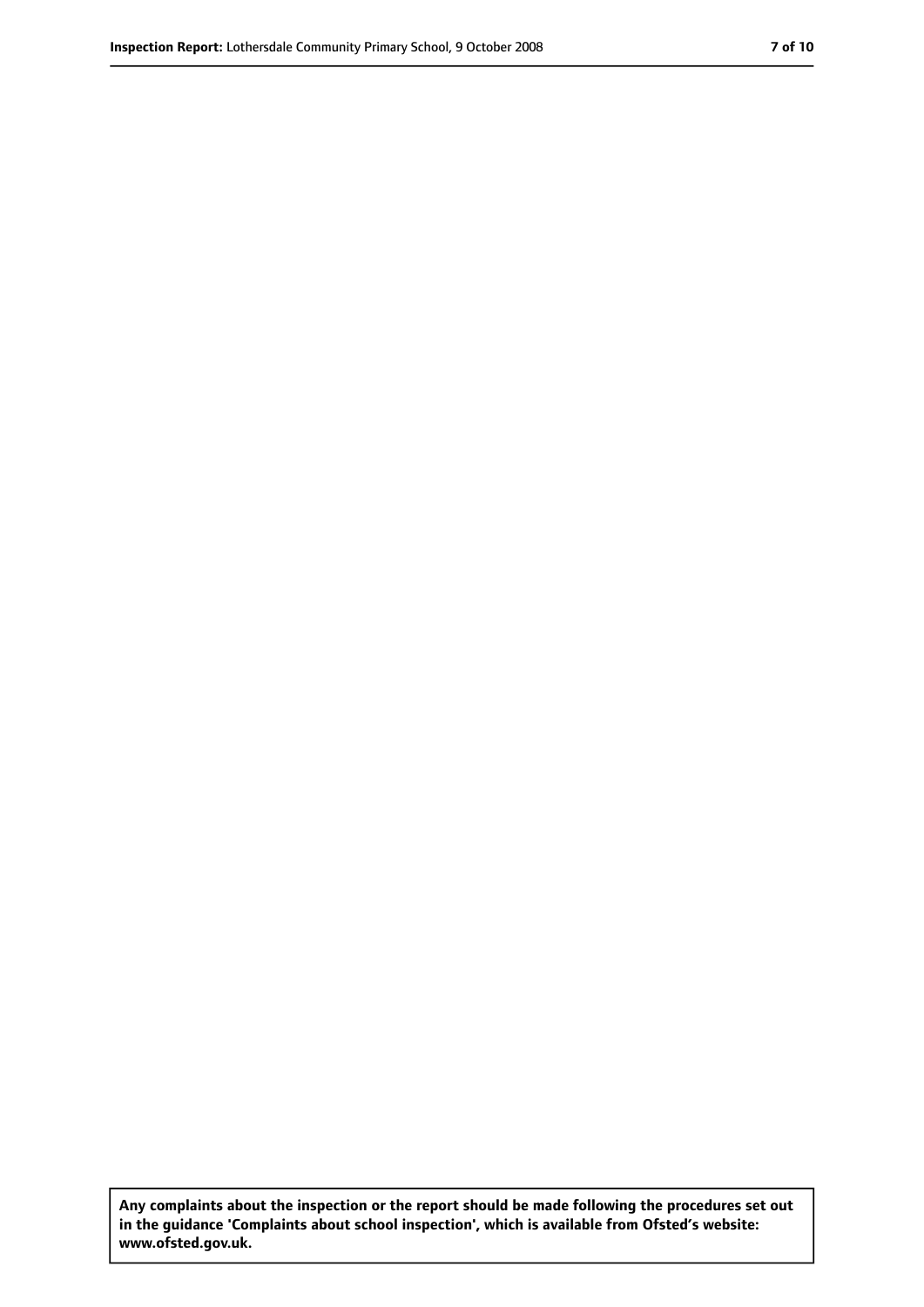# **Inspection judgements**

| Key to judgements: grade 1 is outstanding, grade 2 good, grade 3 satisfactory, and | <b>School</b> |
|------------------------------------------------------------------------------------|---------------|
| arade 4 inadequate                                                                 | Overall       |

### **Overall effectiveness**

| How effective, efficient and inclusive is the provision of<br>education, integrated care and any extended services in meeting the<br>needs of learners? |     |
|---------------------------------------------------------------------------------------------------------------------------------------------------------|-----|
| Effective steps have been taken to promote improvement since the last<br>inspection                                                                     | Yes |
| How well does the school work in partnership with others to promote learners'<br>well being?                                                            |     |
| The capacity to make any necessary improvements                                                                                                         |     |

### **Effectiveness of the Early Years Foundation Stage**

| How effective is the provision in meeting the needs of children in the<br><b>EYFS?</b>       |  |
|----------------------------------------------------------------------------------------------|--|
| How well do children in the EYFS achieve?                                                    |  |
| How good are the overall personal development and well-being of the children<br>in the EYFS? |  |
| How effectively are children in the EYFS helped to learn and develop?                        |  |
| How effectively is the welfare of children in the EYFS promoted?                             |  |
| How effectively is provision in the EYFS led and managed?                                    |  |

### **Achievement and standards**

| How well do learners achieve?                                                               |  |
|---------------------------------------------------------------------------------------------|--|
| $\vert$ The standards <sup>1</sup> reached by learners                                      |  |
| $\mid$ How well learners make progress, taking account of any significant variations $\mid$ |  |
| between groups of learners                                                                  |  |
| How well learners with learning difficulties and/or disabilities make progress              |  |

<sup>&</sup>lt;sup>1</sup>Grade 1 - Exceptionally and consistently high; Grade 2 - Generally above average with none significantly below average; Grade 3 - Broadly average to below average; Grade 4 - Exceptionally low.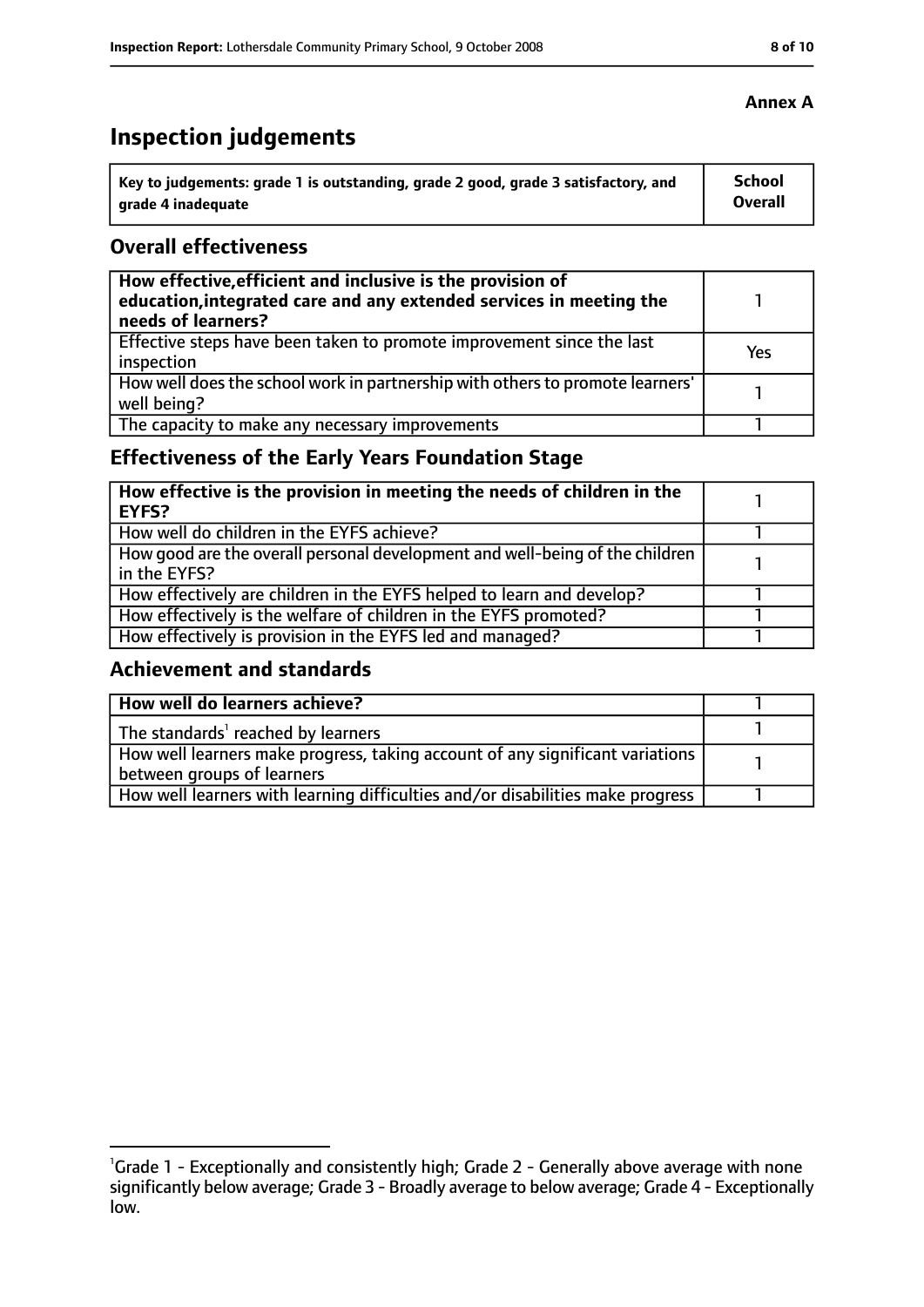### **Personal development and well-being**

| How good are the overall personal development and well-being of the<br>learners? |  |
|----------------------------------------------------------------------------------|--|
|                                                                                  |  |
| The extent of learners' spiritual, moral, social and cultural development        |  |
| The extent to which learners adopt healthy lifestyles                            |  |
| The extent to which learners adopt safe practices                                |  |
| The extent to which learners enjoy their education                               |  |
| The attendance of learners                                                       |  |
| The behaviour of learners                                                        |  |
| The extent to which learners make a positive contribution to the community       |  |
| How well learners develop workplace and other skills that will contribute to     |  |
| their future economic well-being                                                 |  |

# **The quality of provision**

| How effective are teaching and learning in meeting the full range of<br>learners' needs?              |  |
|-------------------------------------------------------------------------------------------------------|--|
| How well do the curriculum and other activities meet the range of needs and<br>interests of learners? |  |
| How well are learners cared for, quided and supported?                                                |  |

### **Leadership and management**

| How effective are leadership and management in raising achievement<br>and supporting all learners?                                              |            |
|-------------------------------------------------------------------------------------------------------------------------------------------------|------------|
| How effectively leaders and managers at all levels set clear direction leading<br>to improvement and promote high quality of care and education |            |
| How effectively leaders and managers use challenging targets to raise standards                                                                 |            |
| The effectiveness of the school's self-evaluation                                                                                               |            |
| How well equality of opportunity is promoted and discrimination eliminated                                                                      |            |
| How well does the school contribute to community cohesion?                                                                                      |            |
| How effectively and efficiently resources, including staff, are deployed to<br>achieve value for money                                          |            |
| The extent to which governors and other supervisory boards discharge their<br>responsibilities                                                  |            |
| Do procedures for safequarding learners meet current government<br>requirements?                                                                | <b>Yes</b> |
| Does this school require special measures?                                                                                                      | No         |
| Does this school require a notice to improve?                                                                                                   | No         |